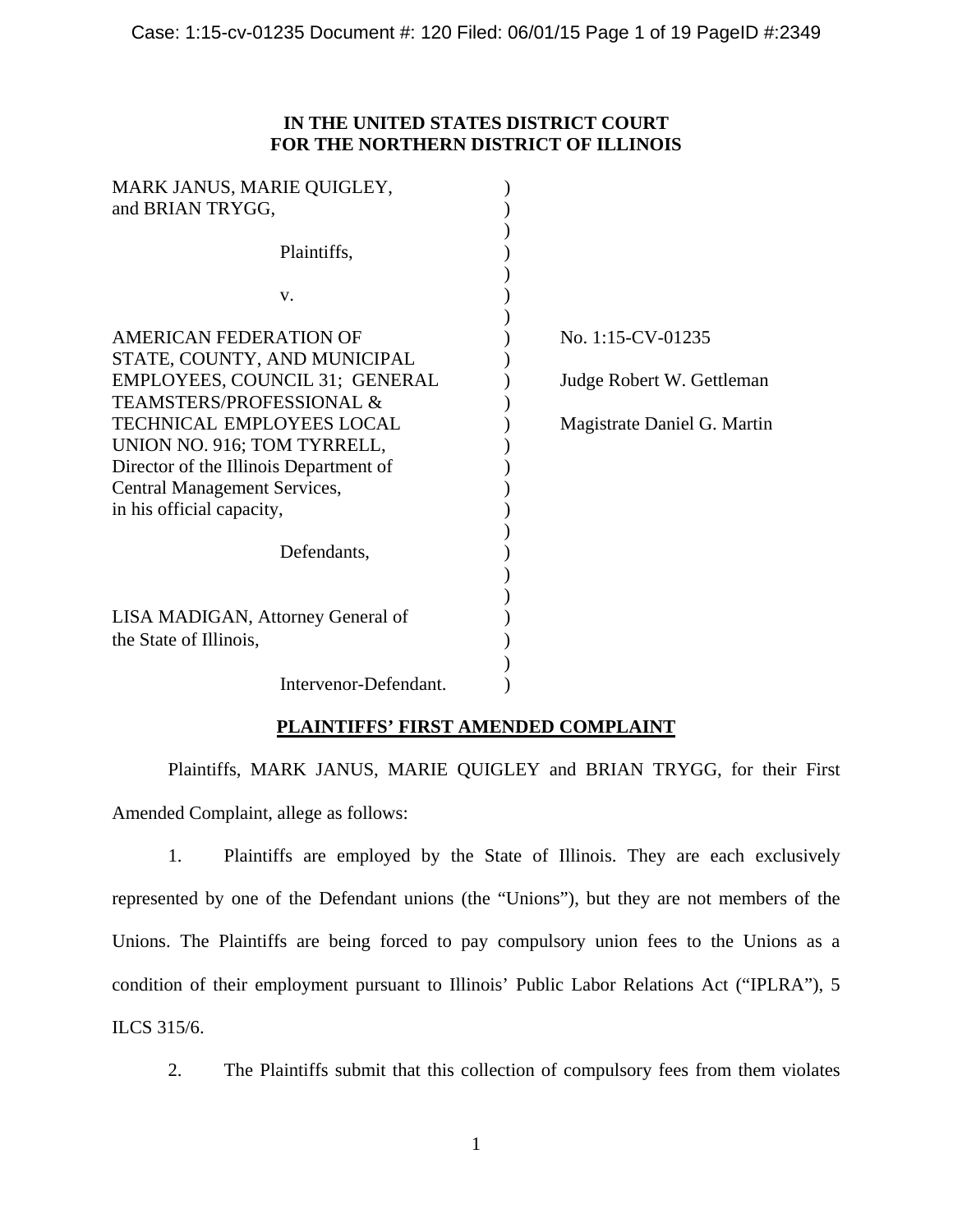their rights under the First Amendment to the United States Constitution. They seek: (a) a declaratory judgment against the Director of Central Management Services and the Unions (collectively, "Defendants") to this effect; (b) injunctive relief that prohibits Defendants from seizing compulsory fees from them in the future; and (c) damages from the Unions for compulsory fees wrongfully seized from them.

## **JURISDICTION AND VENUE**

3. This is an action under the Federal Civil Rights Act of 1871, 42 U.S.C. § 1983, to redress the deprivation, under color of state law, of rights, privileges and immunities secured to Plaintiffs by the Constitution of the United States, particularly the First and Fourteenth Amendments.

4. This Court has jurisdiction over Plaintiffs' claims pursuant to 28 U.S.C. § 1331, because they arise under the United States Constitution, and 28 U.S.C. § 1343, because the Plaintiffs seek relief under 42 U.S.C. § 1983. This Court has authority under 28 U.S.C. §§ 2201 and 2202 to grant declaratory relief and other relief based thereon.

5. Venue is proper in this Court pursuant to 28 U.S.C. § 1391 because a substantial part of the events giving rise to the claim occurred in this district, and because the Unions operate or do business in this judicial district, thus residing in this district for purposes of 28 U.S.C. §§ 1391(c)(2) and 1391(d).

#### **PARTIES**

6. Plaintiff Marie Quigley resides in Sangamon County, Illinois. She is employed by Illinois' Department of Public Health in a bargaining unit exclusively represented by AFSCME Council 31. However, Quigley is not a member of the Union.

7. Plaintiff Mark Janus resides in Sangamon County, Illinois. He is employed by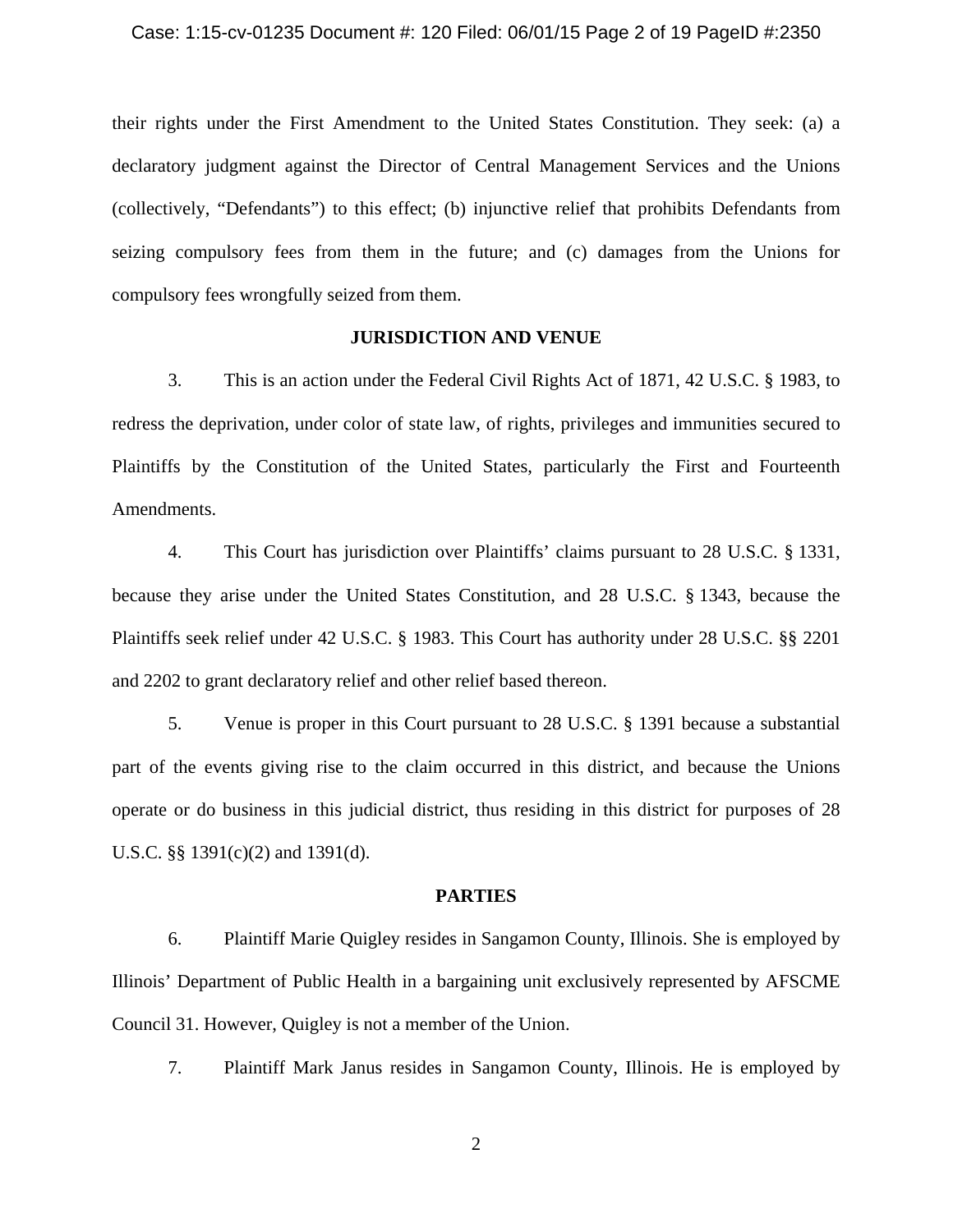#### Case: 1:15-cv-01235 Document #: 120 Filed: 06/01/15 Page 3 of 19 PageID #:2351

Illinois' Department of Healthcare and Family Services in a bargaining unit exclusively represented by AFSCME Council 31. However, Janus is not a member of the Union.

8. Plaintiff Brian Trygg resides in Edgar County, Illinois. He is employed by Illinois' Department of Transportation in a bargaining unit exclusively represented by Teamsters Local 916. However, Trygg is not a member of the Union.

9. Defendant American Federation of State, County, and Municipal Employees Council 31 ("AFSCME Council 31"), AFL-CIO, is a labor union that exclusively represents over 35,000 public employees in Illinois, and has an office located at 205 N. Michigan Ave., Suite 2100, Chicago, Illinois 60601.

10. Defendant General Teamsters/Professional & Technical Employees Local Union No. 916 ("Teamsters Local 916") is a labor union that exclusively represents over 2,700 public employees in Illinois, and has an office located at 3361 Teamster Way, Springfield, Illinois 62702.

11. On information and belief, the Illinois Department of Central Management Services ("CMS"), under the control and direction of its Director, administers programs and services to state agencies. The Bureau of Personnel within the Department develops and administers the State's Personnel Code, Personnel Rules, Pay Plan, Position Classification Plan, current collective bargaining agreements, and other applicable laws.

12. CMS is a party to the collective bargaining agreements under which the Plaintiffs pay compulsory union fees.

13. Defendant Tom Tyrrell is the Director of CMS, with an office located at JRTC Suite 4-500, 100 W. Randolph, Chicago IL, 60601-3219.

14. Intervenor-Defendant Lisa Madigan is the Attorney General of the State of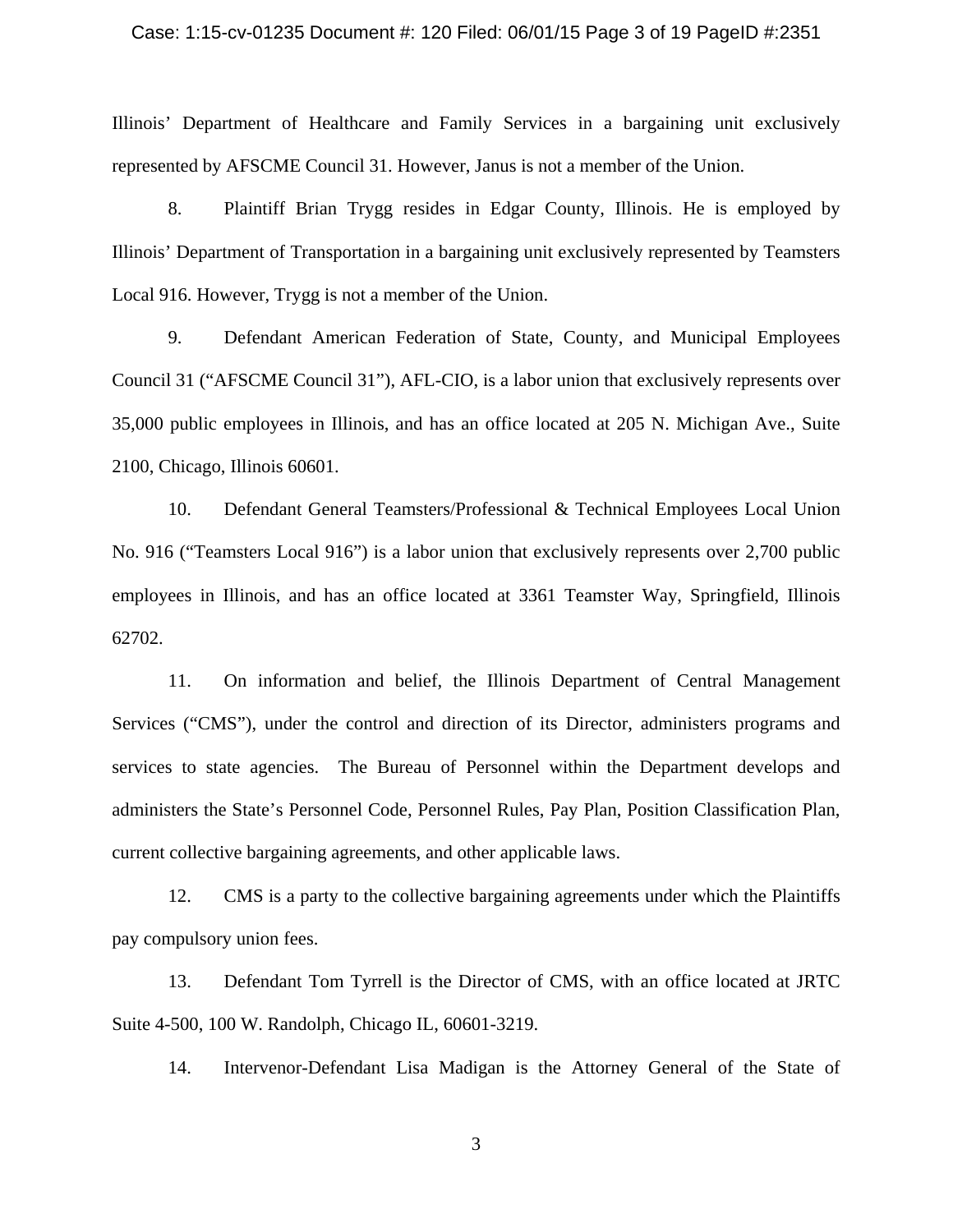Illinois.

# **FACTUAL ALLEGATIONS**

## **I. Plaintiffs Are Forced to Pay Compulsory Union Fees Pursuant to State Law and Union Contracts.**

15. Section 6 of IPLRA, 5 ILCS 315/6, grants a designated or recognized union the legal authority to act as "the exclusive representative for the employees of [a bargaining] unit for the purpose of collective bargaining with respect to rates of pay, wages, hours and other conditions of employment not excluded by Section 4 of this Act." 5 ILCS 315/6(c). These terms and conditions of employment include, among other things, health care coverage, retirement benefits, and pensions.

16. The mandatory and permissive subjects of collective bargaining under the IPLRA concern matters of political and public concern over which employees and other citizens may have divergent views and opinions.

17. On information and belief, exclusive representation is not necessary to maintain order and peace amongst employees in public workplaces because, among other things, public employers have other means to ensure workplace discipline.

18. On information and belief, exclusive representation assists unions with recruiting and retaining members because, among other things: (a) employees are more likely to join and support a union that has authority over their terms of employment, as opposed to a union that does not; (b) exclusive representatives are entitled to information about all employees in the unit; and (c) exclusive representatives can negotiate contract terms that facilitate recruiting and retaining members, such as contract terms providing for union orientations for all employees and automatic deduction of union dues from employees' paychecks.

19. Under Section 6 of the IPLRA, collective bargaining agreements covered by the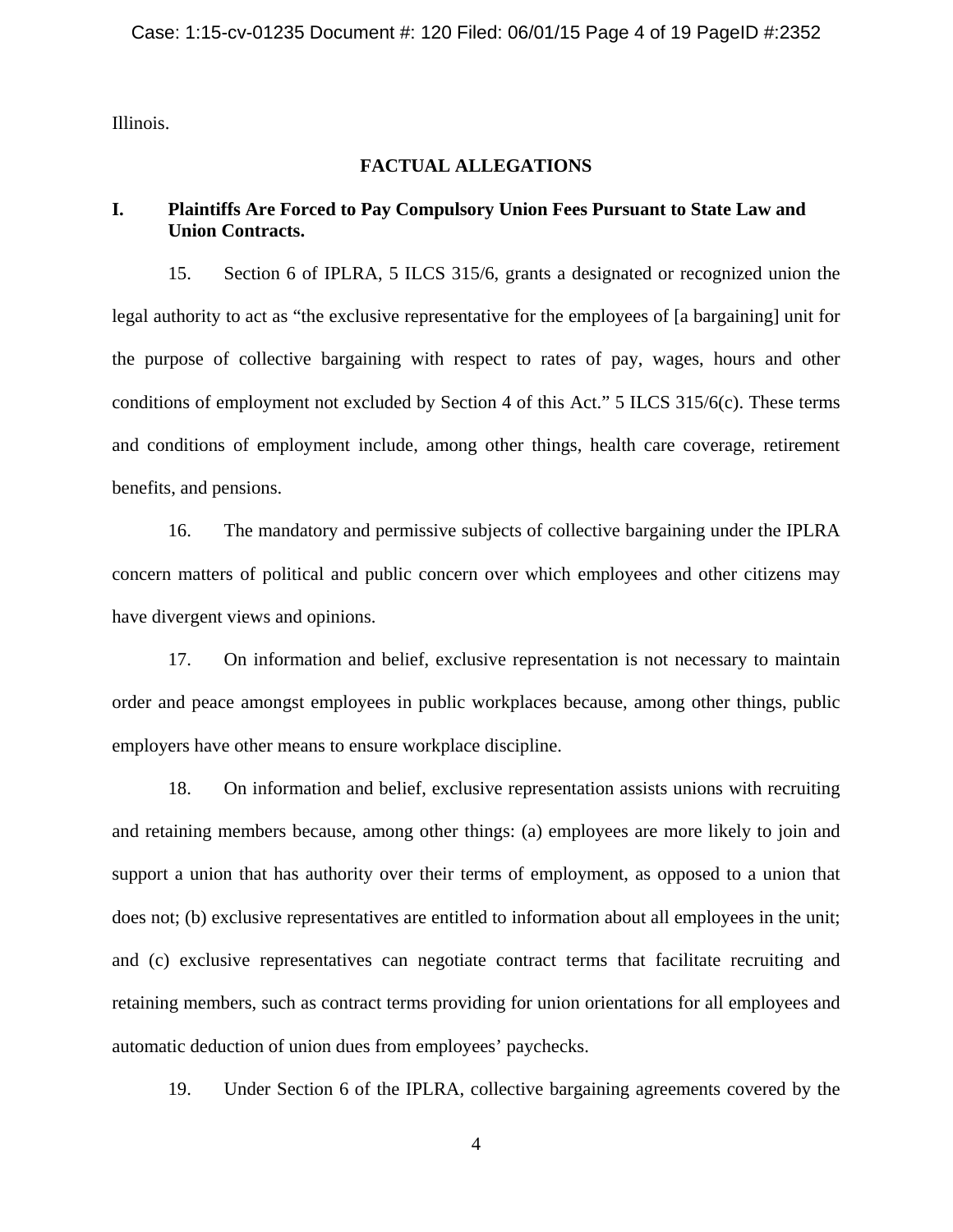## Case: 1:15-cv-01235 Document #: 120 Filed: 06/01/15 Page 5 of 19 PageID #:2353

IPLRA may require state employees who are not full members of the Unions ("nonmembers") to

pay compulsory union fees. Specifically, Section 6(e) provides that:

When a collective bargaining agreement is entered into with an exclusive representative, it may include in the agreement a provision requiring employees covered by the agreement who are not members of the organization to pay their proportionate share of the costs of the collective bargaining process, contract administration and pursuing matters affecting wages, hours and conditions of employment, as defined in Section  $3(g)$ , but not to exceed the amount of dues uniformly required of members. The organization shall certify to the employer the amount constituting each nonmember employee's proportionate share which shall not exceed dues uniformly required of members. In such case, the proportionate share payment in this Section shall be deducted by the employer from the earnings of the nonmember employees and paid to the employee organization.

5 ILCS 315/6(e). The union fee seizures authorized by § 6(e) of the IPLRA shall hereinafter be

referred to as "compulsory fees."

20. With the exception of the public employer of public employees who are court

reporters, "public employer" or "employer" is defined in § 3(o) of the IPLRA Section as:

the State of Illinois; any political subdivision of the State, unit of local government or school district; authorities including departments, divisions, bureaus, boards, commissions, or other agencies of the foregoing entities; and any person acting within the scope of his or her authority, express or implied, on behalf of those entities in dealing with its employees.

5 ILCS 315/3(o).

21. CMS, an Illinois state agency within the direction and control of the Governor of Illinois, has entered into collective bargaining agreements under the IPLRA with the Unions that require the deduction of compulsory fees from the earnings of the nonmembers, with the fees then paid to the Unions (hereinafter, "Fair Share Contract Provisions").

22. CMS is a party to a collective bargaining agreement with AFSCME Council 31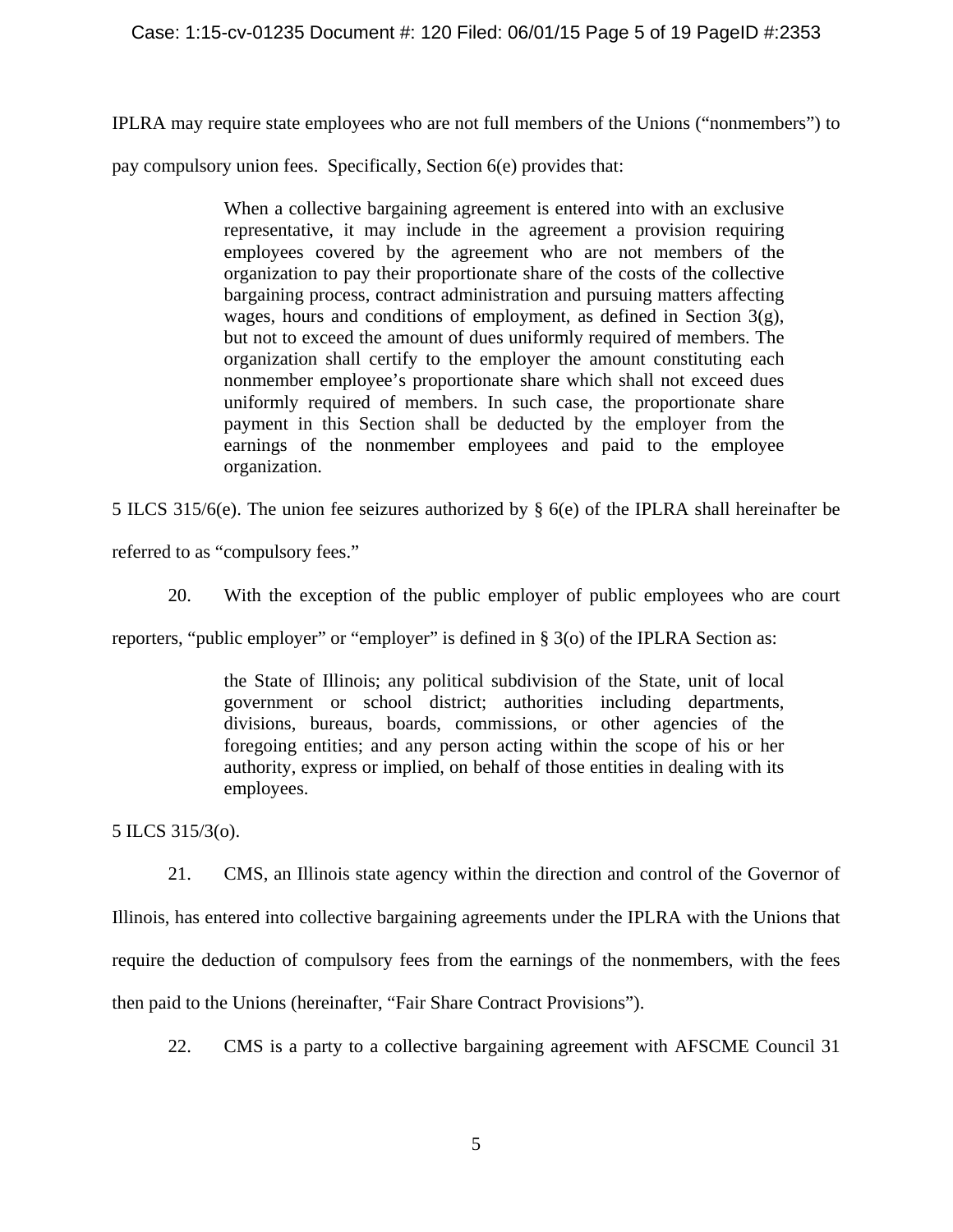### Case: 1:15-cv-01235 Document #: 120 Filed: 06/01/15 Page 6 of 19 PageID #:2354

effective from June 30, 2012 to June 30, 2015, which is incorporated by reference herein.<sup>1</sup> The contract requires semi-monthly deduction of compulsory fees from the earnings of nonmember employees. *Id*. at Art. IV, § 3.

23. CMS is a party to a collective bargaining agreement with Teamsters Local 916 effective from June 30, 2012 to June 30, 2015, which is incorporated by reference herein.<sup>2</sup> The contract requires that compulsory fees be deducted from the earnings of nonmember employees. *Id*. at Art. III, § 1.

24. Since times before June 30, 2012, the Plaintiffs have had compulsory fees deducted from their earnings pursuant to the aforementioned contracts.

25. On information and belief, CMS directly or indirectly made these deductions, acting under the direction and control of Defendant Tyrell or his predecessor Directors at CMS.

26. Janus currently has \$23.48 deducted from his paycheck every pay period, and estimates that several thousand dollars of compulsory fees have been deducted in total.

27. Quigley currently has approximately \$19.75 deducted from her paycheck every pay period, and estimates that approximately \$1,660 of compulsory fees have been deducted in total.

28. Trygg currently has \$60.86 deducted from his paycheck every pay period, and estimates that approximately \$7,100 of compulsory fees have been deducted in total.

29. Section 6(f) of the IPLRA requires that "[w]here a collective bargaining agreement is terminated, or continues in effect beyond its scheduled expiration date pending the

 $\overline{a}$ 

<sup>1</sup> The document is available at http://www.illinois.gov/cms/Employees/Personnel/ Documents/emp\_afscme1.pdf (last visited June 1, 2015), and is attached as Exhibit 1.

<sup>2</sup> The document is available at http://www.illinois.gov/cms/Employees/Personnel/ Documents/emp\_pt916.pdf (last visited June 1, 2015), and is attached as Exhibit 2.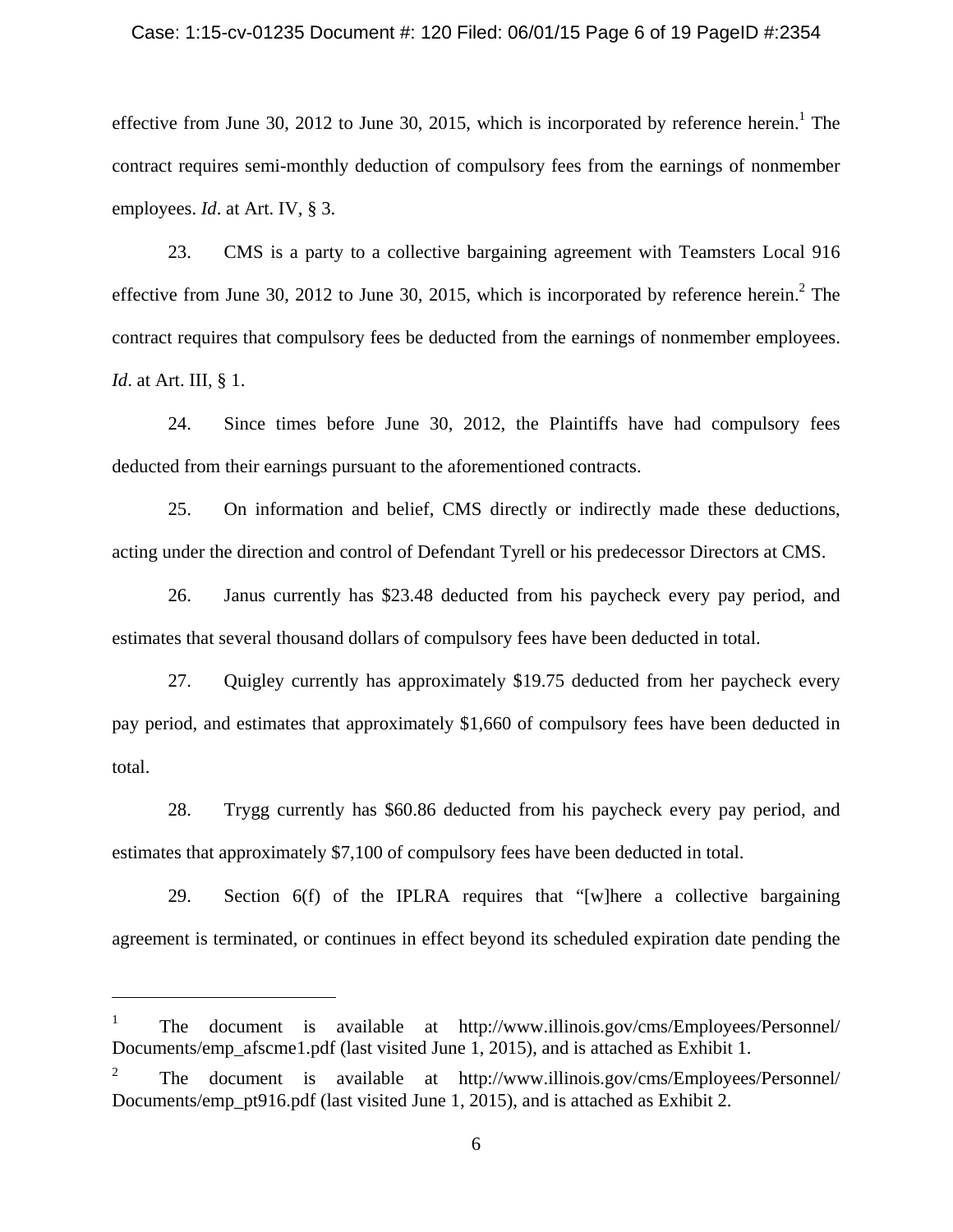#### Case: 1:15-cv-01235 Document #: 120 Filed: 06/01/15 Page 7 of 19 PageID #:2355

negotiation of a successor agreement . . . the employer shall continue to honor and abide by any dues deduction or fair share clause contained therein until a new agreement is reached including dues deduction or a fair share clause." 5 ILCS 315/6(f).

30. Accordingly, Illinois law requires that the Plaintiffs continue to pay compulsory fees to AFSCME Council 31 and Teamsters Local 916 after the aforementioned contracts expire.

31. On information and belief, compulsory fees are not necessary to maintain order or labor peace in the workplace, because, among other reasons, exclusive representation does not depend on the right to collect a fee from non-members.

32. Even those nonmembers who object to the payment of the compulsory fees because of bona fide religious beliefs may nonetheless "be required to pay an amount equal to their fair share, determined under a lawful fair share agreement, to a nonreligious charitable organization mutually agreed upon by the employees affected and the exclusive bargaining representative to which such employees would otherwise pay such service fee." 5 ILCS 315/6(g).

### **II. Union Fee Calculations and Procedures.**

33. When a union collects compulsory fees from an employee, it must annually provide the employee with a "*Hudson*" notice that, among other things, explains how the union calculated the fee. *See Chicago Teachers Union v. Hudson*, 475 U.S. 292 (1986). A union calculates a compulsory fee by first defining which types of activities it will deem "chargeable" and "nonchargeable" to nonmember employees, and by then determining what percentage of the union's expenses in a prior fiscal year were chargeable and non-chargeable. The compulsory fee is set at the prior fiscal year's chargeable percentage.

34. The above calculation must be based on an audit of union expenditures. However, auditors do not confirm whether the union has properly classified its expenditures as chargeable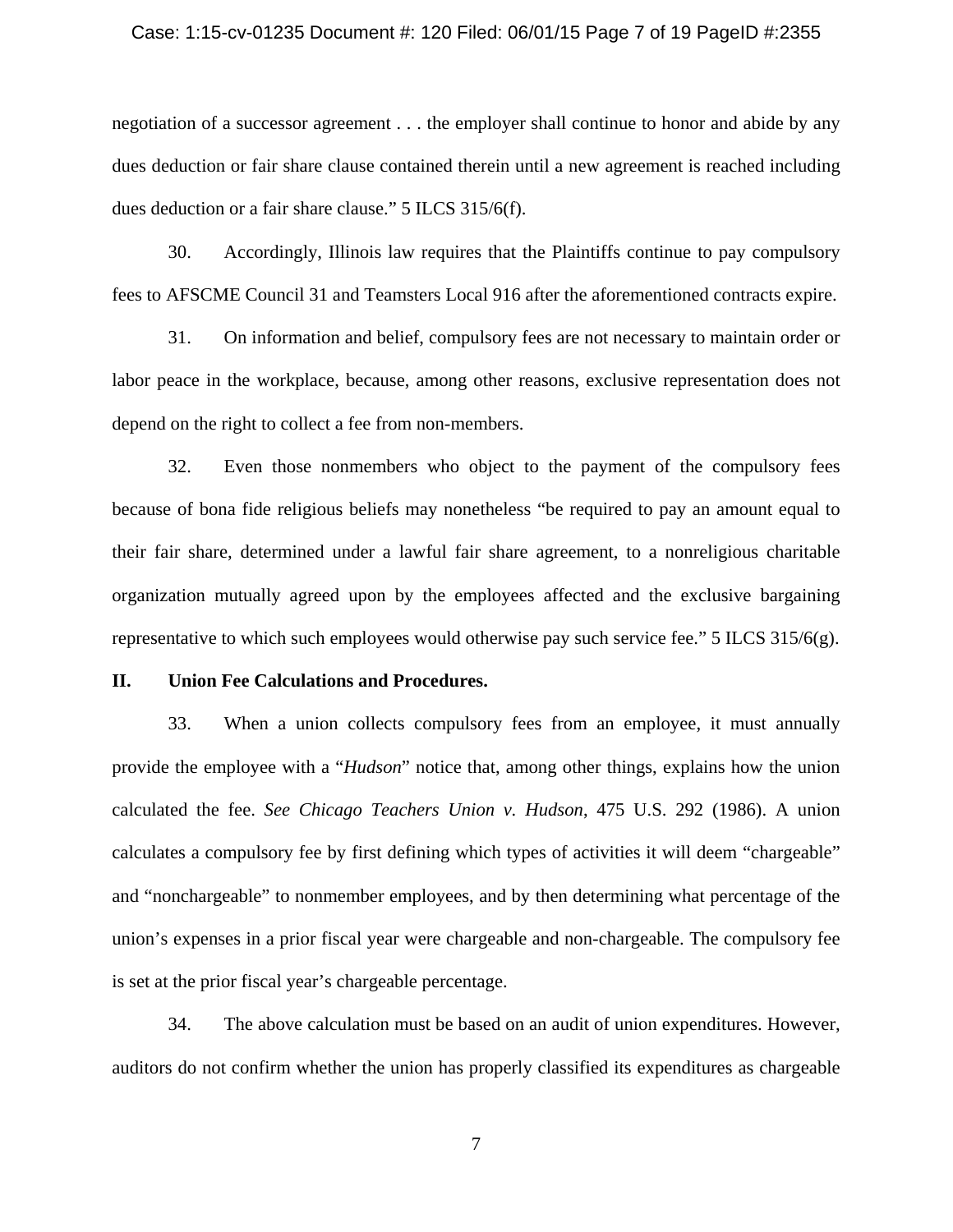#### Case: 1:15-cv-01235 Document #: 120 Filed: 06/01/15 Page 8 of 19 PageID #:2356

or non-chargeable.

35. If a non-member disagrees with a union's classification of expenses as chargeable, the non-member may challenge the classification either through arbitration or in a court of law.

36. On information and belief, CMS directly deducts compulsory fees, in the amount set by a union, from the earnings of State employees and remits those monies to the union. The Unions here act under color of state law by causing, participating in, and accepting the compulsory deduction of fees from monies owed to non-member State employees.

37. On information and belief, rather than sending individual *Hudson* notices to every employee, AFSCME Local 31 posts a "Notice to All Nonmember Fair Share Fee Payors" ("AFSCME Notice") on union bulletin boards in some workplaces. AFSCME's Notice is attached as Exhibit 3 and is hereby incorporated by reference into this pleading.

38. On information and belief, the attached AFSCME Notice is the current notice posted by AFSCME Council 31, and is the basis for the compulsory fees it collected in 2014 and through 2015 to date. Also on information and belief, the attached AFSCME Notice accurately describes AFSCME Council 31's compulsory fee, its calculation thereof, and union's policies related to those fees.

39. AFSCME states in the AFSCME Notice that, among other uses, its compulsory fees are used for "lobbying for the negotiation, ratification, or implementation of a collective bargaining agreement," "paying technicians in labor law, economics, and other subjects for services used (a) in negotiating and administering collective bargaining agreements; and (b) in processing grievances," "supporting and paying affiliation fees to other labor organizations which do not negotiate the collective bargaining agreements governing the fair share payor's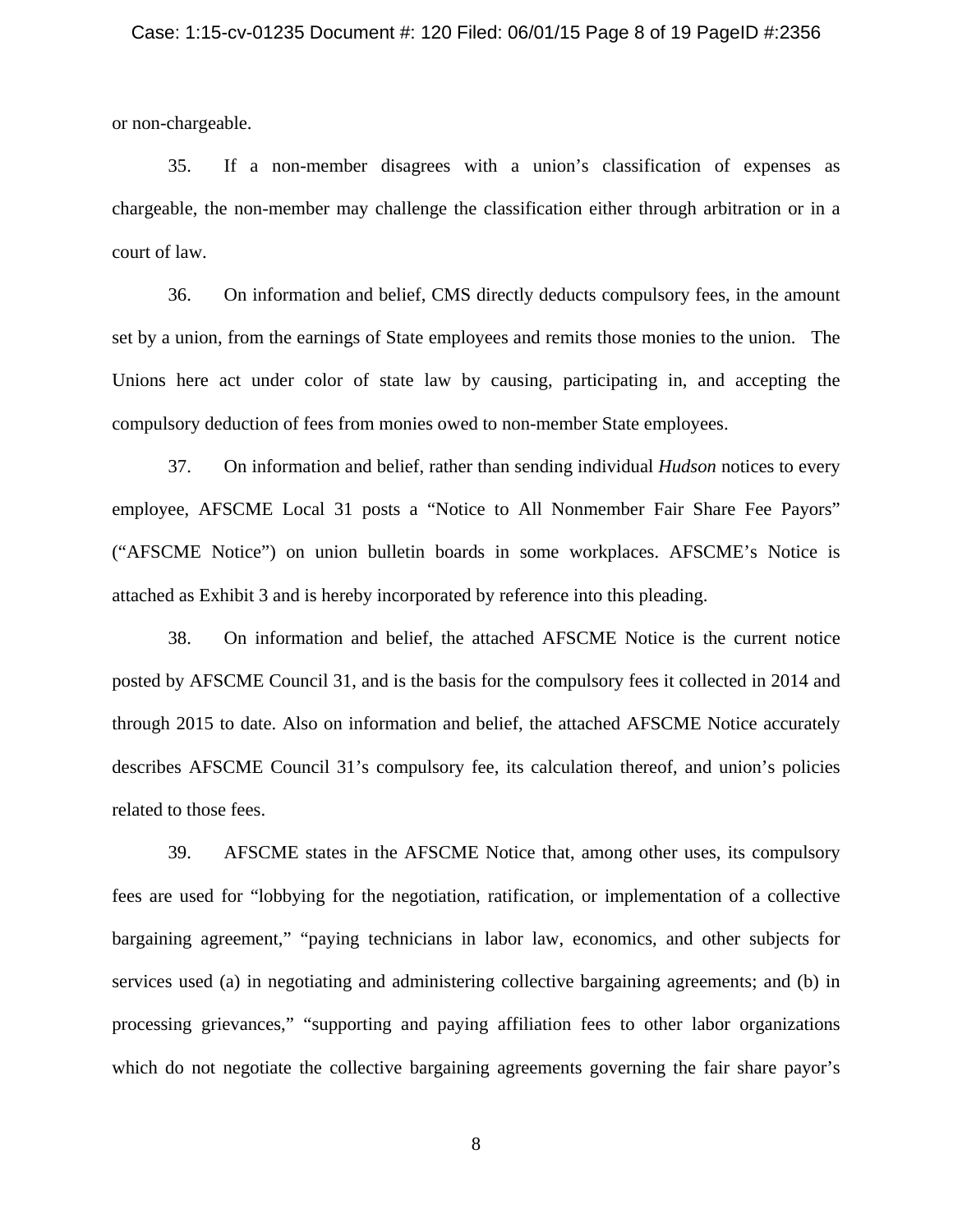#### Case: 1:15-cv-01235 Document #: 120 Filed: 06/01/15 Page 9 of 19 PageID #:2357

employment," "organizing within the bargaining unit in which fair share fee payors are employed," "organizing other bargaining units," "seeking to gain representation rights in units not represented by AFSCME," and "lobbying for purposes other than the negotiation, ratification, or implementation of a collective bargaining agreement."

40. On information and belief, AFSCME charges nonmembers compulsory fees equal to approximately 79% of the total dues charged to members.

41. On information and belief, Teamsters Local 916 charges nonmembers compulsory fees equal to approximately 98% of the total dues charged to members.

### **III. The Plaintiffs Oppose Being Forced to Pay Compulsory Fees to the Unions.**

42. Janus objects to many of the public policy positions that AFSCME advocates, including the positions that AFSCME advocates for in collective bargaining.

43. For example, he does not agree with what he views as the union's one-sided politicking for only its point of view. Janus also believes that AFSCME's behavior in bargaining does not appreciate the current fiscal crises in Illinois and does not reflect his best interests or the interests of Illinois citizens.

44. But for Illinois law requiring compulsory fees, Janus would not pay any fees or otherwise subsidize AFSCME.

45. Quigley also objects to many of AFSCME's public policy positions, including the positions that AFSCME advocates for in collective bargaining.

46. For example, she disagrees with AFSCME's negotiation of contract terms that favor seniority over employee merit for purposes of layoffs and promotions, is concerned about the effect that AFSCME's bargaining behavior is having on the Illinois budget, believes that union representatives are only looking out for themselves at the expense of union members and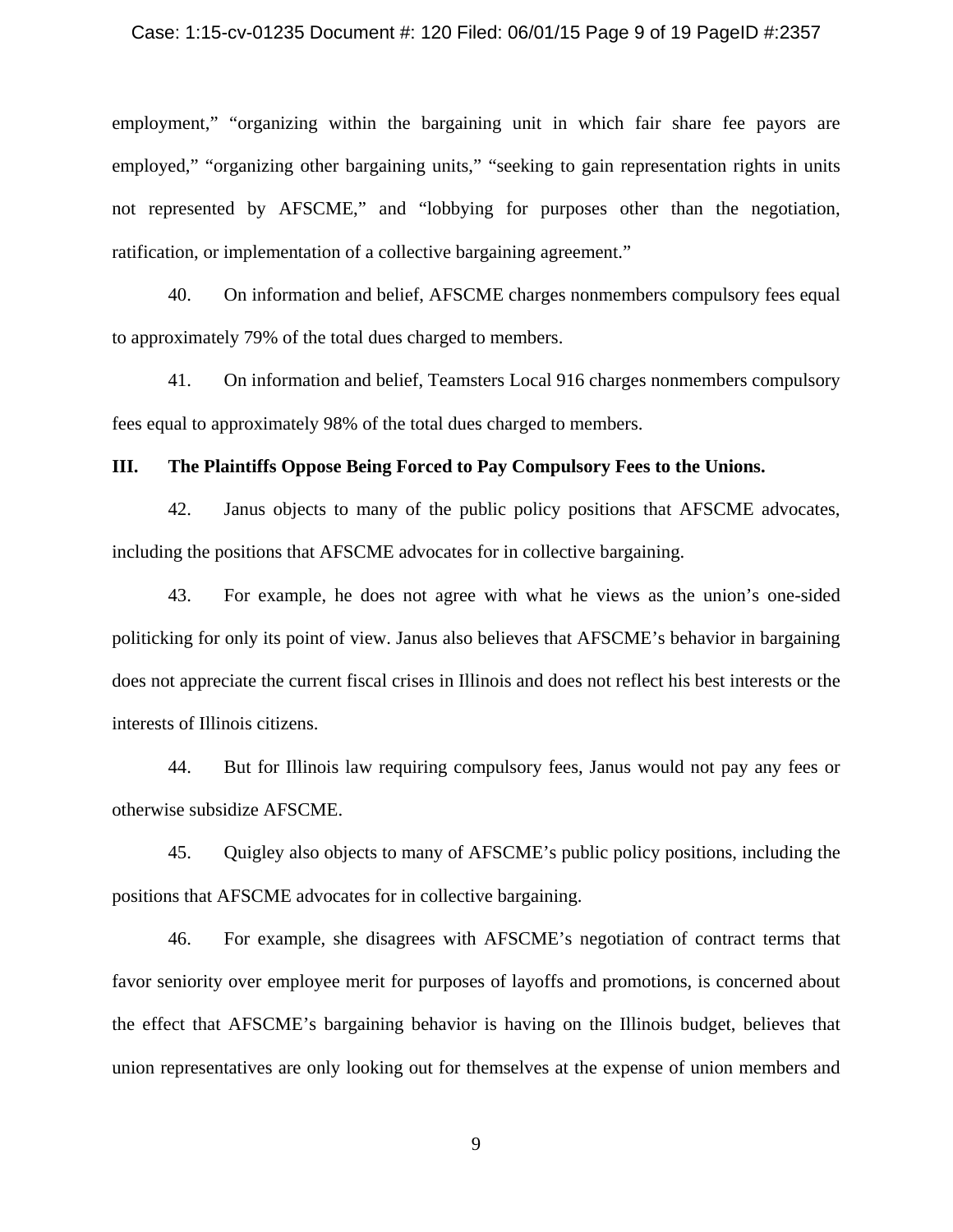#### Case: 1:15-cv-01235 Document #: 120 Filed: 06/01/15 Page 10 of 19 PageID #:2358

the people of Illinois, and does not believe that AFSCME is acting in her best interest or in the best interests of Illinois citizens.

47. But for Illinois law requiring compulsory fees, Quigley would not pay any fees or otherwise subsidize AFSCME.

48. Trygg objects to many of Teamsters Local 916's public policy positions, including the positions that it advocates for in collective bargaining.

49. Trygg has sincere religious objections to associating with Teamsters Local 916 and its agenda. Trygg also believes that Teamsters Local 916 harms Illinois residents by objecting to efforts by the State to reduce costs that would allow public funds to be made available for more important uses. For example, the Union resists any furlough days, despite the State's budget issues.

50. But for Illinois law requiring compulsory fees, Trygg would not pay any fees or otherwise subsidize Teamsters Local 916.

51. On February 9, 2015, Illinois Governor Bruce Rauner issued Executive Order 15- 13. The Executive Order directs CMS and other State agencies to cease enforcement of compulsory fee agreements and to direct all compulsory fee deductions into an escrow account until it is determined if those fees are constitutional.

52. On information and belief, enforcement of Executive Order 15-13 has been effectively suspended or deferred, with compulsory fees continuing to be deducted (including from the paychecks of Plaintiffs) and remitted to public employee unions.

53. Under the IPLRA, it is currently permissible for collective bargaining agreements covered by the IPLRA to require nonmembers to pay compulsory union fees. *See* 5 ILCS 315/6. The constitutionality of such provisions was first considered by the United States Supreme Court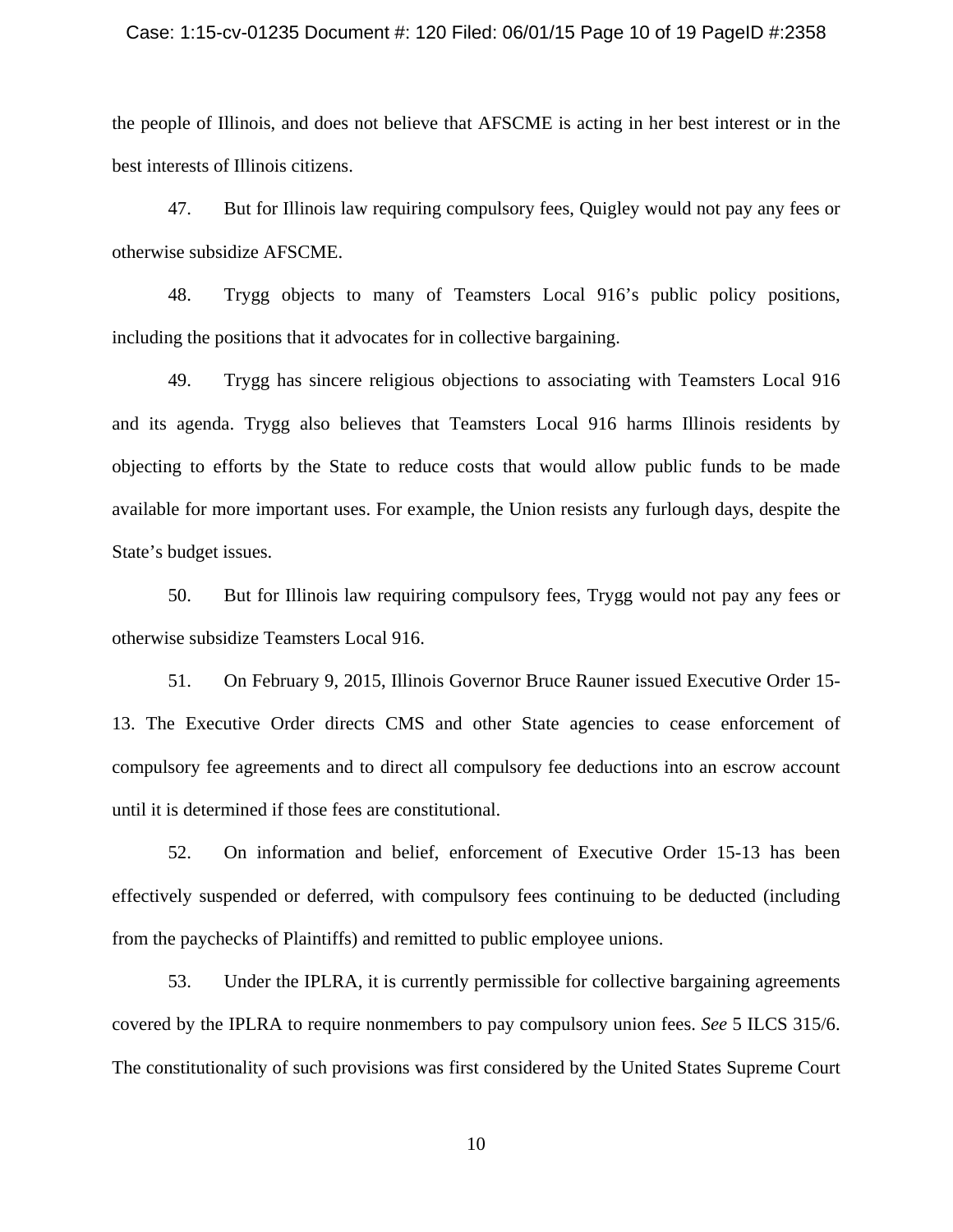#### Case: 1:15-cv-01235 Document #: 120 Filed: 06/01/15 Page 11 of 19 PageID #:2359

in *Abood v. Detroit Board of Education*, 431 U.S. 209 (1977). In *Abood*, the Supreme Court held the seizure of compulsory fees in the public sector to be constitutional because the fees were justified by state interests in labor peace and avoiding free riders. However, the *Abood* court failed to subject these ostensible justifications to requisite constitutional scrutiny.

54. Since *Abood*, the Supreme Court has repeatedly acknowledged that compelling a state employee to financially support a public sector union seriously impinges upon free speech and association interests protected by the First Amendment of the United States Constitution.

55. The Supreme Court in *Abood* also distinguished between "chargeable" union expenditures, which may be recouped even from employees who choose not to join a union, and "non-chargeable" expenditures, which can be recouped only from the union's members.

56. But in the years following the *Abood* decision, the Supreme Court "struggled repeatedly with" interpreting *Abood* and determining what qualified as a "chargeable" expenditure and what qualified as a "non-chargeable," or political and ideological, expenditure. *Harris v. Quinn*, \_\_ U.S. \_\_, 134 S. Ct. 2618, 2633 (2014) (citing *Ellis v. Railway Clerks*, 466 U.S. 435 (1984); *Teachers v. Hudson*, 475 U.S. 292 (1986); *Lehnert v. Ferris Faculty Ass'n*, 500 U.S. 507 (1991); *Locke v. Karass*, 555 U.S. 207 (2009)).

57. In addition, in *Knox v. Service Employees International Union, Local 1000*, \_\_ U.S. \_\_, 132 S. Ct. 2277, 2289 (2012), the Supreme Court also recognized that "a public-sector union takes many positions during collective bargaining that have powerful political and civic consequences." For that reason, "compulsory fees constitute a form of compelled speech and association that imposes a significant impingement on First Amendment rights." *Id*. (internal quotation marks omitted). *Knox* emphasized the "general rule" that "individuals should not be compelled to subsidize private groups or private speech." *Id*. "[C]ompulsory subsidies for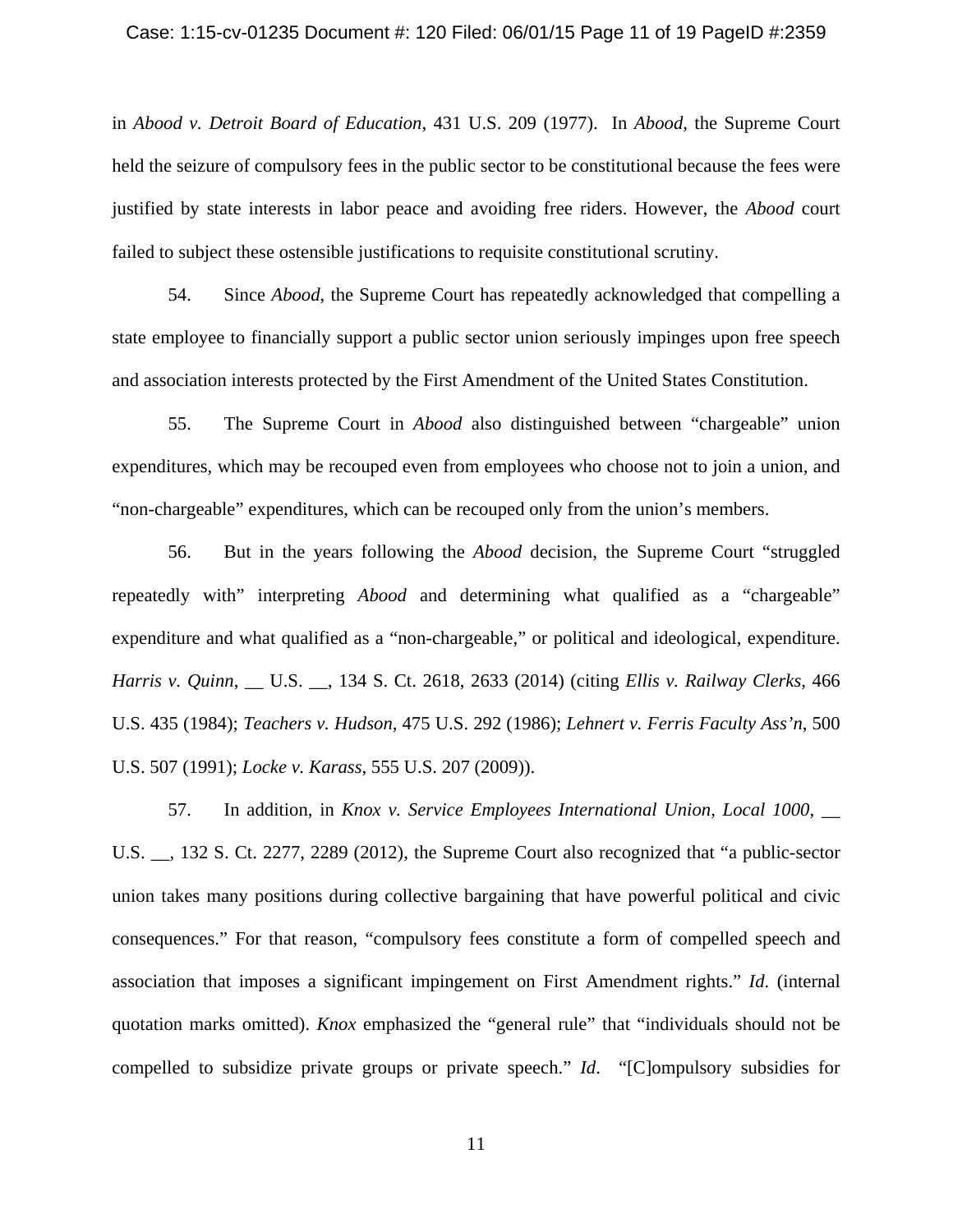#### Case: 1:15-cv-01235 Document #: 120 Filed: 06/01/15 Page 12 of 19 PageID #:2360

private speech are subject to exacting First Amendment scrutiny and cannot be sustained unless two criteria are met. First, there must be a comprehensive regulatory scheme involving a 'mandated association' among those who are required to pay the subsidy." *Id.* (citation omitted). "Such situations are exceedingly rare because . . . mandatory associations are permissible only when they serve a compelling state interest . . . that cannot be achieved through means significantly less restrictive of associational freedoms." *Id*. (citation omitted).

58. "Second, even in the rare case where a mandatory association can be justified, compulsory fees can be levied only insofar as they are a 'necessary incident' of the 'larger regulatory purpose which justified the required association.'" *Id*. (citation omitted).

59. More recently, in *Harris v. Quinn*, \_\_ U.S. \_\_, 134 S. Ct. 2618 (2014), a majority of the Supreme Court questioned *Abood*'s continued validity on several grounds, and outlined an interpretation of the First Amendment that, in light of the current circumstances of Illinois public sector collective bargaining, is incompatible with nonmembers being compelled to pay compulsory fees such as those required by the Fair Share Contract Provisions.

60. Regarding the "fair share" provisions at issue in that case, the *Harris* majority noted that "'[t]he primary purpose' of permitting unions to collect fees from nonmembers is 'to prevent nonmembers from free-riding on the union's efforts, sharing the employment benefits obtained by the union's collective bargaining without sharing the costs incurred.'" *Harris*, 134 S. Ct. at 2627 (quoting *Knox*, 132 S. Ct. at 2289). The Court continued, however, that "'[s]uch freerider arguments . . . are generally insufficient to overcome First Amendment objections.'" *Harris*, 134 S. Ct. at 2627 (quoting *Knox*, 132 S. Ct. at 2289).

61. A majority of the Supreme Court also recognized in *Harris* that "fair share" provisions in public employee collective bargaining agreements impose First Amendment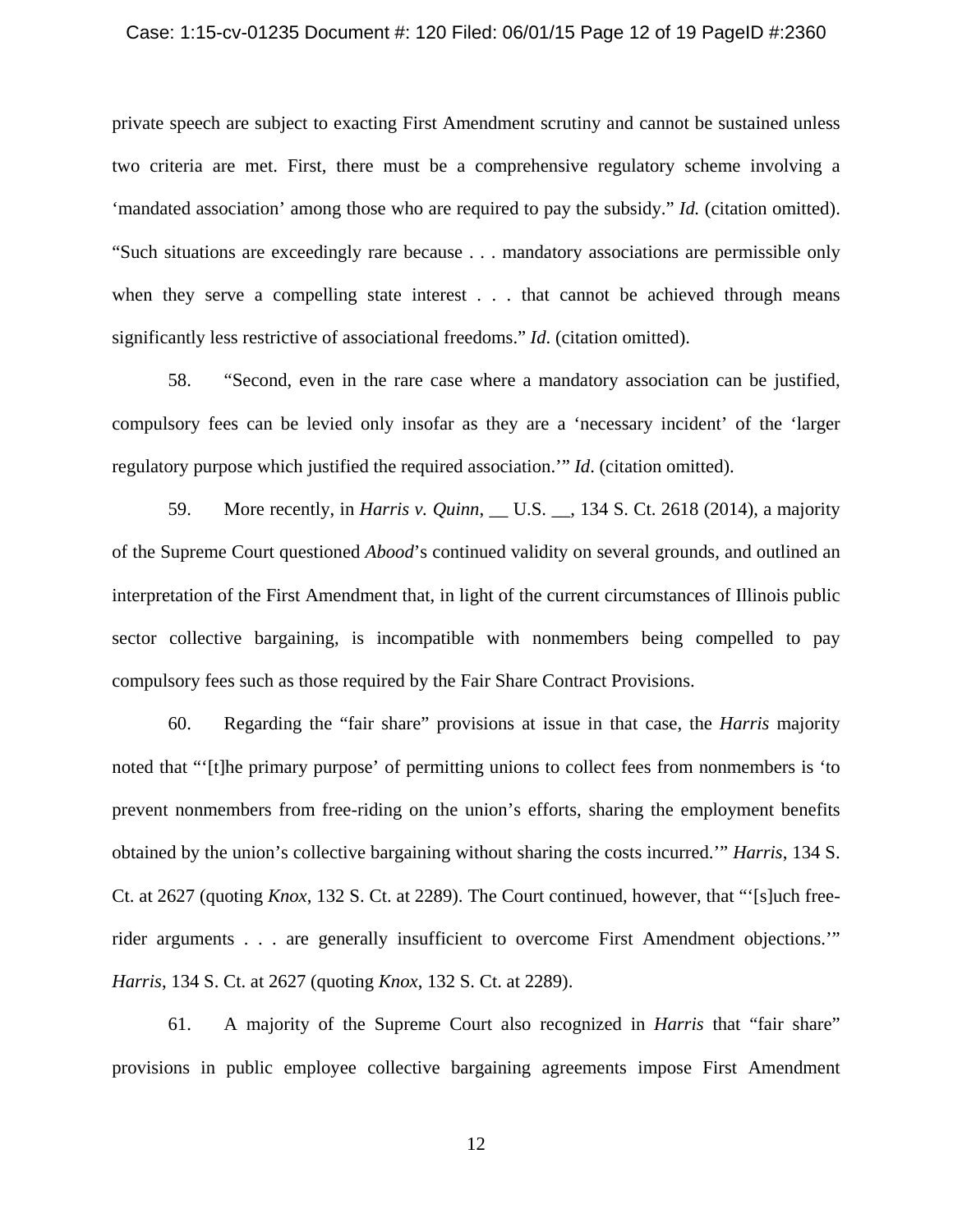#### Case: 1:15-cv-01235 Document #: 120 Filed: 06/01/15 Page 13 of 19 PageID #:2361

concerns not necessarily presented in the private sector, because the collective bargaining process itself is political when taxpayer funds go to pay the negotiated wages and benefits, especially given the great power of unions in electoral politics and the size of public employee payrolls.

62. On information and belief, in coordination with their express political advocacy, the Unions routinely take positions in the collective-bargaining process that greatly affect the State's budget.

63. On information and belief, since *Abood*, the facts and circumstances of Illinois public sector bargaining since its inception in 1984 under the IPLRA have caused the Fair Share Contract Provisions to impose a significant infringement on the First Amendment rights of Illinois state employees who do not wish to become members of the Unions and other public employee unions in Illinois.

64. On information and belief, when the Unions expend dollars collected pursuant to the Fair Share Contact Provisions to lobby or bargain against reductions to their own benefits packages or to shift more significant reductions to other state programs or services, there is no principled distinction between the Unions and the various special interest groups who must expend money on political activities to protect their own favored programs and services.

65. On information and belief, Illinois public sector labor costs have imposed and will continue to impose a significant impact on the State's financial condition, clearly demonstrating the degree to which Illinois state employee collective bargaining is an inherently political activity.

66. Like the petitioners in *Harris*, Plaintiffs have "the right not to be forced to contribute to the union, with which they broadly disagree." *Harris*, 134 S. Ct. at 2640.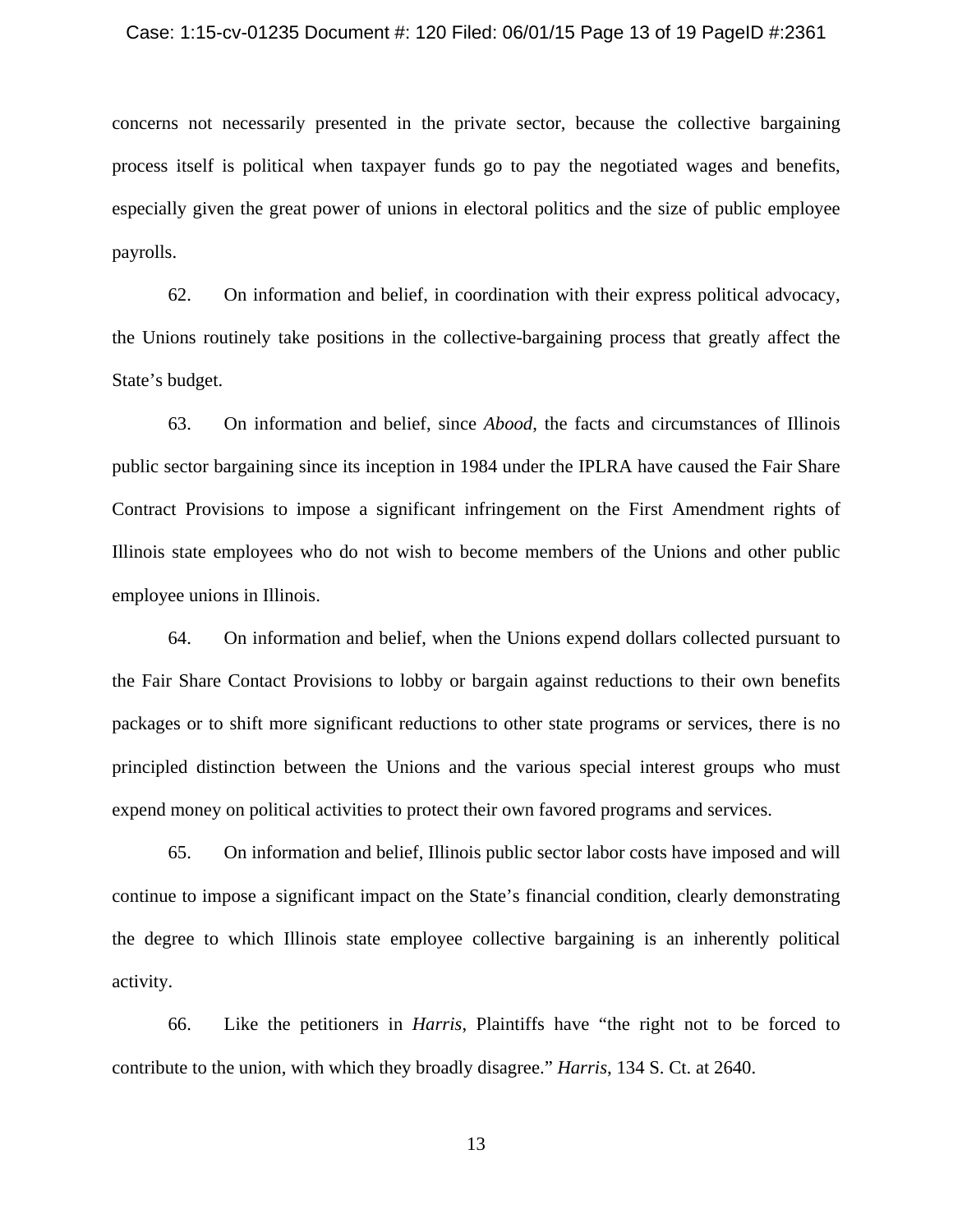#### Case: 1:15-cv-01235 Document #: 120 Filed: 06/01/15 Page 14 of 19 PageID #:2362

67. The Fair Share Contract Provisions, while permitted by the IPLRA, are nonetheless unconstitutional because they significantly infringe on nonmember Illinois state employees' First Amendment rights, while serving no compelling state interest that cannot be achieved through means significantly less restrictive of associational freedoms. Compulsory fees infringe on the First Amendment rights of the Plaintiffs and other employees because compulsory fee requirements compel employees to support speech and petitioning against their will, and to associate with a union against their will.

68. The Plaintiffs submit that *Abood* was wrongly decided and should be overturned by the Supreme Court, and that the seizure of compulsory fees is unconstitutional under the First Amendment. Among other things, there is no justification, much less a compelling one, for mandating that the nonmembers support the Unions, which, on information and belief, are some of the most powerful and politically active organizations in the State.

69. In addition, the inherently political nature of collective bargaining and its consequences in Illinois has further infringed on nonmembers' First Amendment rights to refrain from supporting public sector unions in their organization and collective bargaining activities. Therefore, the First Amendment forbids coercing any money from the nonmembers to pay fees pursuant to Fair Share Contract Provisions.

70. In light of these circumstances, these nonmember fee deductions are coerced political speech, in violation of the First Amendment of the United States Constitution.

71. Under the Supremacy Clause contained in Article VI of the United States Constitution, the First Amendment supersedes any inconsistent purported requirements within Illinois statutes, thus rendering ultra vires any public union collective bargaining agreement provision that would violate nonmembers' First Amendment rights.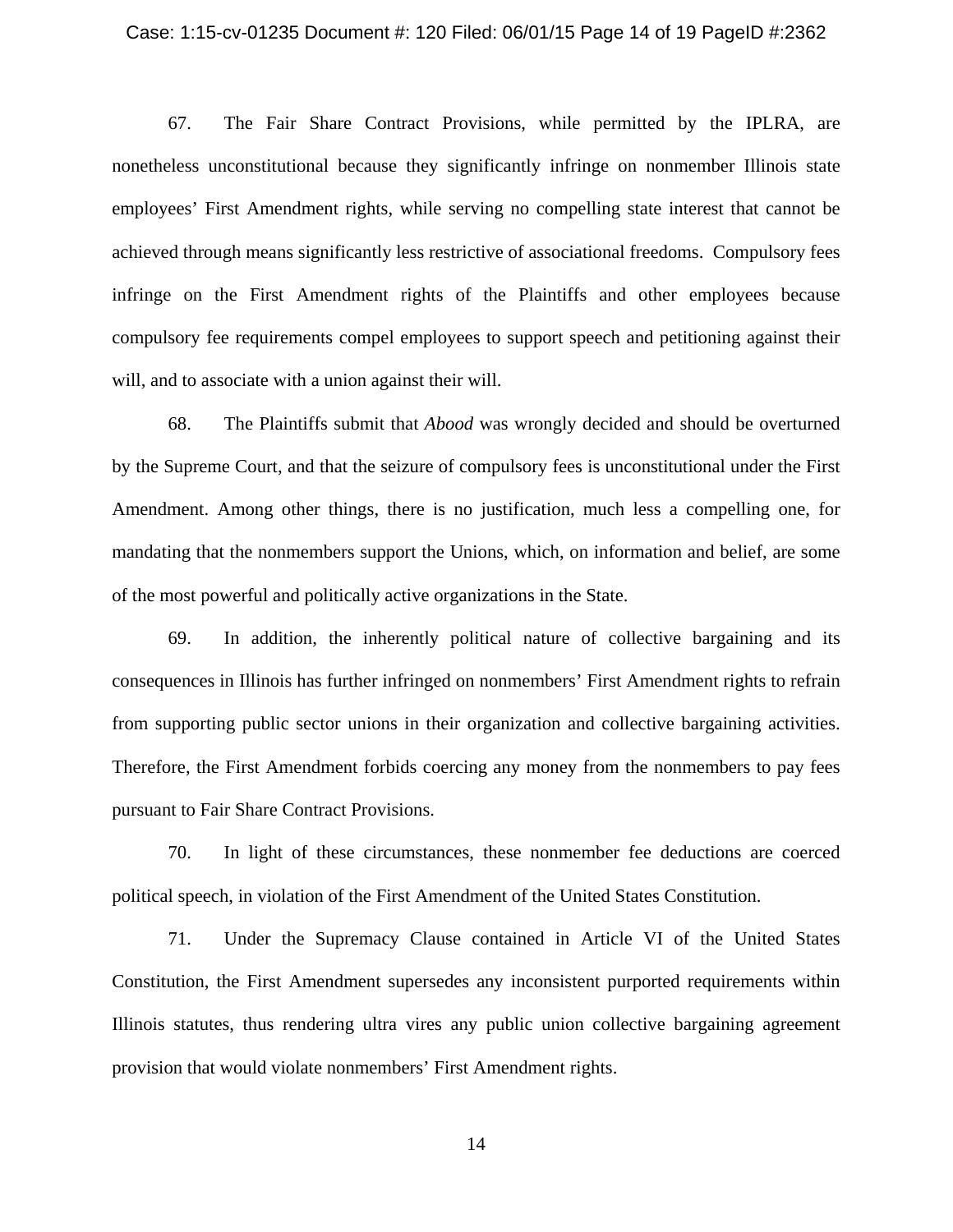### **COUNT I**

(Compulsory Union Fees Violate 42 U.S.C. § 1983 and the United States Constitution)

72. The Plaintiffs re-allege and incorporate by reference the paragraphs set forth above.

73. By requiring under color of state law that the Plaintiffs pay compulsory fees as a condition of their employment, and by causing such compulsory fees to be withheld from Plaintiffs' wages and remitted to the Unions, CMS under the control and direction of its Director, AFSCME Council 31, and Teamsters Local 916 are violating the Plaintiffs' First Amendment rights to free speech, petitioning, and association, as secured by the Fourteenth Amendment to the United States Constitution and 42 U.S.C. § 1983.

74. As a result, the Plaintiffs are suffering the irreparable harm and injury inherent in a violation of First Amendment rights for which there is no adequate remedy at law. Unless enjoined by this Court, the Plaintiffs will continue to suffer irreparable harm and injury.

75. The following Illinois laws that authorize compulsory fees are unconstitutional, both on their face and as applied to the Plaintiffs: 5 ILCS 315/3(g), 5 ILCS 315/6(a) (final sentence only), 5 ILCS 315/6(e), 5 ILCS 315/6(f), 5 ILCS 315/10(a)(2) (final sentence only), and 5 ILCS 315/10(b)(1) (reference to "fair share" only).

### **PRAYER FOR RELIEF**

WHEREFORE, Plaintiffs pray that this Court:

- A. Issue a declaratory judgment against the Director of CMS, in his official capacity, AFSCME Council 31, and Teamsters Local 916 that:
	- 1. it is unconstitutional under the First Amendment, as secured against State infringement by the Fourteenth Amendment and 42 U.S.C. § 1983, to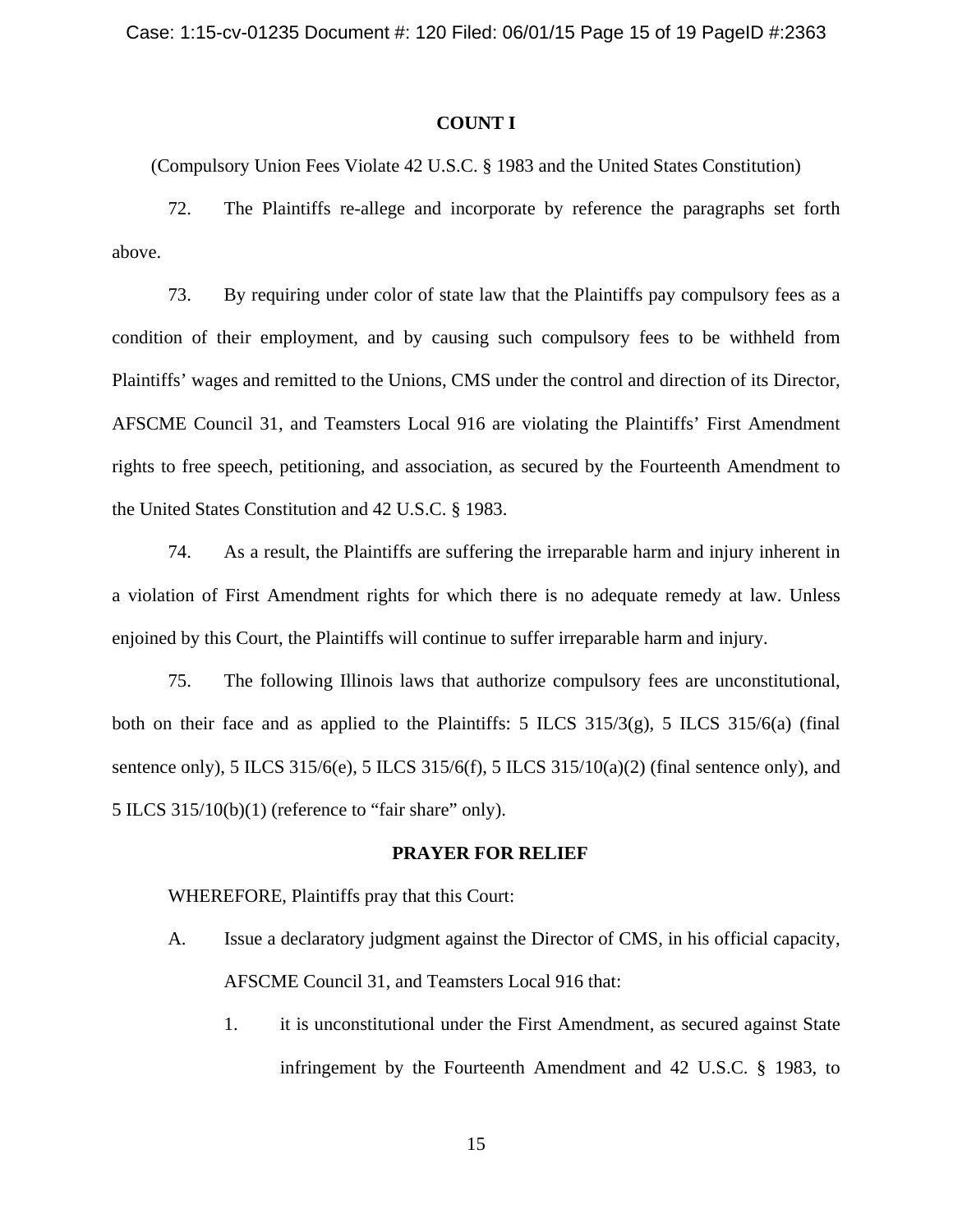seize or require payment of compulsory fees from the Plaintiffs and other public employees;

- 2. the following statutory provisions are unconstitutional under the First Amendment, as secured against State infringement by the Fourteenth Amendment and 42 U.S.C. § 1983, and null, and void: 5 ILCS 315/3(g), 315/6(a) (final sentence only), 5 ILCS 315/6(e), 5 ILCS 315/6(f), 5 ILCS  $315/10(a)(2)$  (final sentence only), and 5 ILCS  $315/10(b)(1)$  (reference to "fair share" only).
- 3. The sections of AFSCME Council 31 and Teamsters Local 916's contracts with the State that require the seizure of compulsory fees are unconstitutional under the First Amendment, as secured against State infringement by the Fourteenth Amendment and 42 U.S.C. § 1983, and are null and void.
- B. Issue preliminary and permanent injunctions against the Director of CMS, in his official capacity, AFSCME Council 31, and Teamsters Local 916 that prohibit the parties from seizing compulsory fees from the Plaintiffs or otherwise requiring that they pay compulsory fees to a union as a condition of their employment.
- C. Award Plaintiffs Mark Janus and Marie Quigley nominal and compensatory damages from AFSCME Council 31, and award Plaintiff Brian Trygg nominal and compensatory damages from Teamsters Local 916, for all compulsory fees seized from them under color of state law from the beginning of the applicable statute of limitations to the date of the said award.
- D. Pursuant to 42 U.S.C. § 1988, award Plaintiffs their costs, including reasonable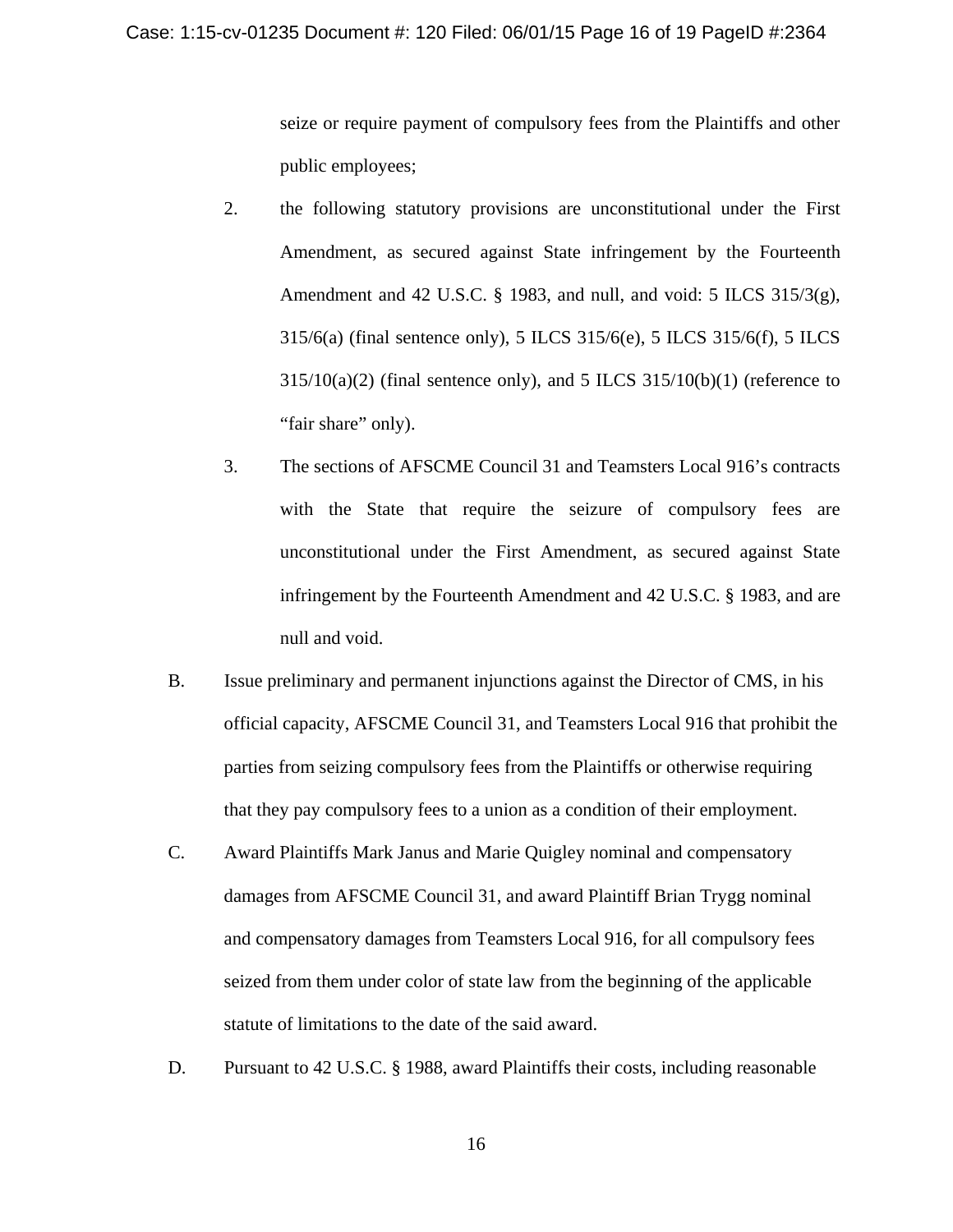attorneys' fees incurred in the litigation of this case.

E. Order any other legal or equitable relief deemed just and proper.

Dated: June 1, 2015

Respectfully submitted,

## MARK JANUS, MARIE QUIGLEY and BRIAN TRYGG

 By: \_\_\_\_/s/ Joseph J. Torres One of Their Attorneys

> Dan K. Webb Lawrence R. Desideri Joseph J. Torres Brook R. Long WINSTON & STRAWN LLP 35 West Wacker Dr. Chicago, IL 60601 312.558.7334 312.558.5700 (fax) dwebb@winston.com ldesideri@winston.com jtorres@winston.com blong@winston.com

William L. Messenger (*pro hac vice*) Aaron B. Solem\* c/o National Right to Work Legal Defense Foundation 8001 Braddock Rd., Suite 600 Springfield, VA 22160 703.321.8510 703.321.9319 (fax) wlm@nrtw.org abs@nrtw.org

Jacob H. Huebert Jeffrey M. Schwab Liberty Justice Center 190 S. LaSalle St, Suite 1500 Chicago, IL 60603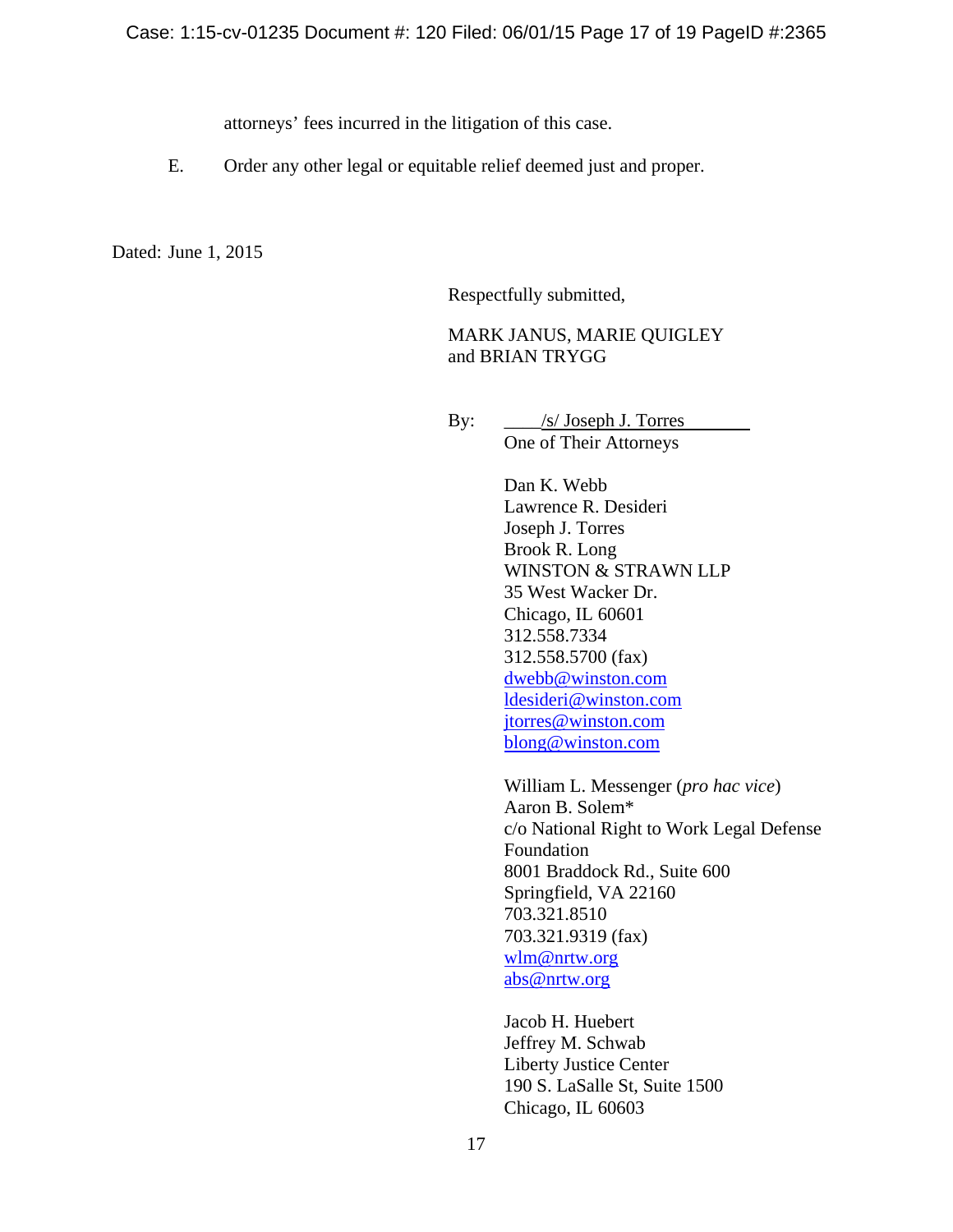Case: 1:15-cv-01235 Document #: 120 Filed: 06/01/15 Page 18 of 19 PageID #:2366

312.263.7668 312.263.7702 (fax) jhuebert@libertyjusticecenter.org jschwab@libertyjusticecenter.org

\* *Pro Hac Vice Motion to Be Filed*